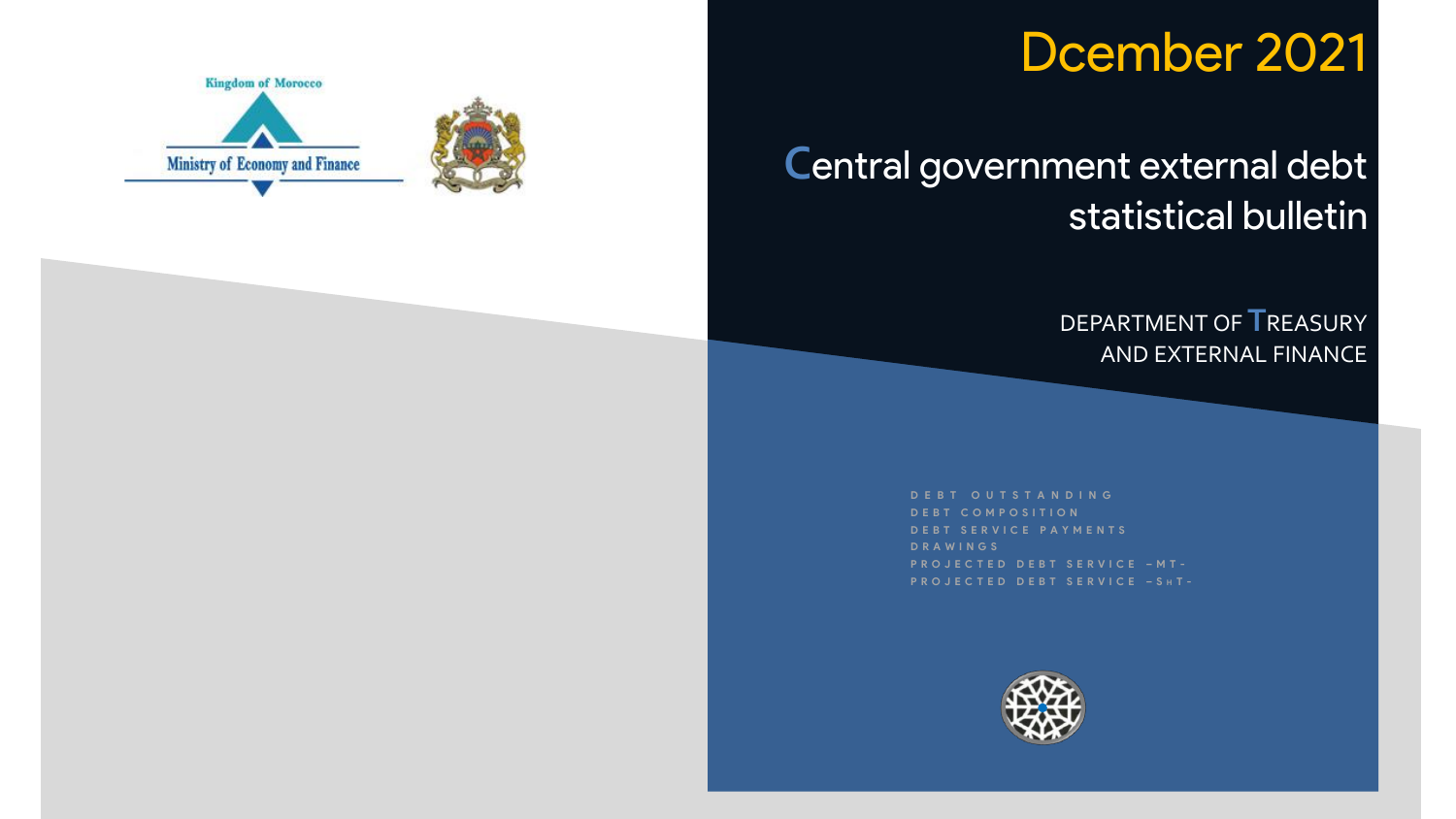**Department of Treasury and External Finance -----**



#### **DECEMBER 2021 CENTRAL GOVERNMENT EXTERNAL DEBT STATISTICAL BULLETIN**





|                                                                    | 2017    | 2018    | 2019    | 2020    | 2021    | $2021 - Q3$ | 2021-Q4 |  |  |
|--------------------------------------------------------------------|---------|---------|---------|---------|---------|-------------|---------|--|--|
| <b>I- DEBT OUTSTANDING</b>                                         |         |         |         |         |         |             |         |  |  |
| <b>MAD million equivalent</b>                                      | 153,197 | 147,983 | 161,568 | 199,703 | 203,779 | 200,992     | 203,779 |  |  |
| $\epsilon$ million equivalent                                      | 13,694  | 13,511  | 15,009  | 18,263  | 19,377  | 19,159      | 19,377  |  |  |
| US\$ million equivalent                                            | 16,421  | 15,471  | 16,842  | 22,426  | 21,958  | 22,173      | 21,958  |  |  |
| <b>Percentage to GDP</b>                                           | 14.4%   | 13.4%   | 14.0%   | 18.3%   | 17.3%   |             | 17.3%   |  |  |
| II- DEBT COMPOSITION (in percentage of the total debt outstanding) |         |         |         |         |         |             |         |  |  |
| <b>A-BY ORIGINAL MATURITY &amp; CREDITORS</b>                      |         |         |         |         |         |             |         |  |  |
| <b>Medium and long term</b>                                        | 100.0%  | 100.0%  | 100.0%  | 100.0%  | 100.0%  | 100.0%      | 100.0%  |  |  |
| <b>Bilateral creditors</b>                                         | 17.4%   | 16.1%   | 13.3%   | 11.6%   | 13.0%   | 12.8%       | 13.0%   |  |  |
| <b>EU</b> countries                                                | 9.0%    | 8.0%    | 6.5%    | 6.9%    | 8.0%    | 7.7%        | 8.0%    |  |  |
| Arab countries                                                     | 4.0%    | 4.1%    | 3.6%    | 2.5%    | 2.1%    | 2.3%        | 2.1%    |  |  |
| Other countries                                                    | 4.4%    | 4.0%    | 3.2%    | 2.2%    | 2.9%    | 2.8%        | 2.9%    |  |  |
| <b>Multilateral creditors</b>                                      | 52.9%   | 55.2%   | 55.7%   | 51.7%   | 52.0%   | 52.2%       | 52.0%   |  |  |
| <b>Bondholders</b>                                                 | 29.7%   | 28.7%   | 31.0%   | 36.7%   | 35.0%   | 35.0%       | 35.0%   |  |  |
| Short term                                                         | 0.0%    | 0.0%    | 0.0%    | 0.0%    | 0.0%    | 0.0%        | 0.0%    |  |  |
| <b>B-BY CURRENCIES</b>                                             |         |         |         |         |         |             |         |  |  |
| US Dollar (\$US)                                                   | 27.8%   | 28.5%   | 26.4%   | 33.5%   | 31.9%   | 34.2%       | 31.9%   |  |  |
| Euro $(\epsilon)$                                                  | 65.6%   | 63.2%   | 66.7%   | 60.6%   | 63.1%   | 60.3%       | 63.1%   |  |  |
| Japanease Yen (¥)                                                  | 2.8%    | 2.9%    | 2.5%    | 1.9%    | 1.6%    | 1.7%        | 1.6%    |  |  |
| Others                                                             | 3.8%    | 5.4%    | 4.4%    | 4.0%    | 3.4%    | 3.8%        | 3.4%    |  |  |
| <b>C-BY INTEREST RATE</b>                                          |         |         |         |         |         |             |         |  |  |

Fixed 59.4% 63.0% 64.3% 68.7% 72.2% 69.6% 72.2% Variable 40.6% 37.0% 35.7% 31.3% 27.8% 30.4% 27.8%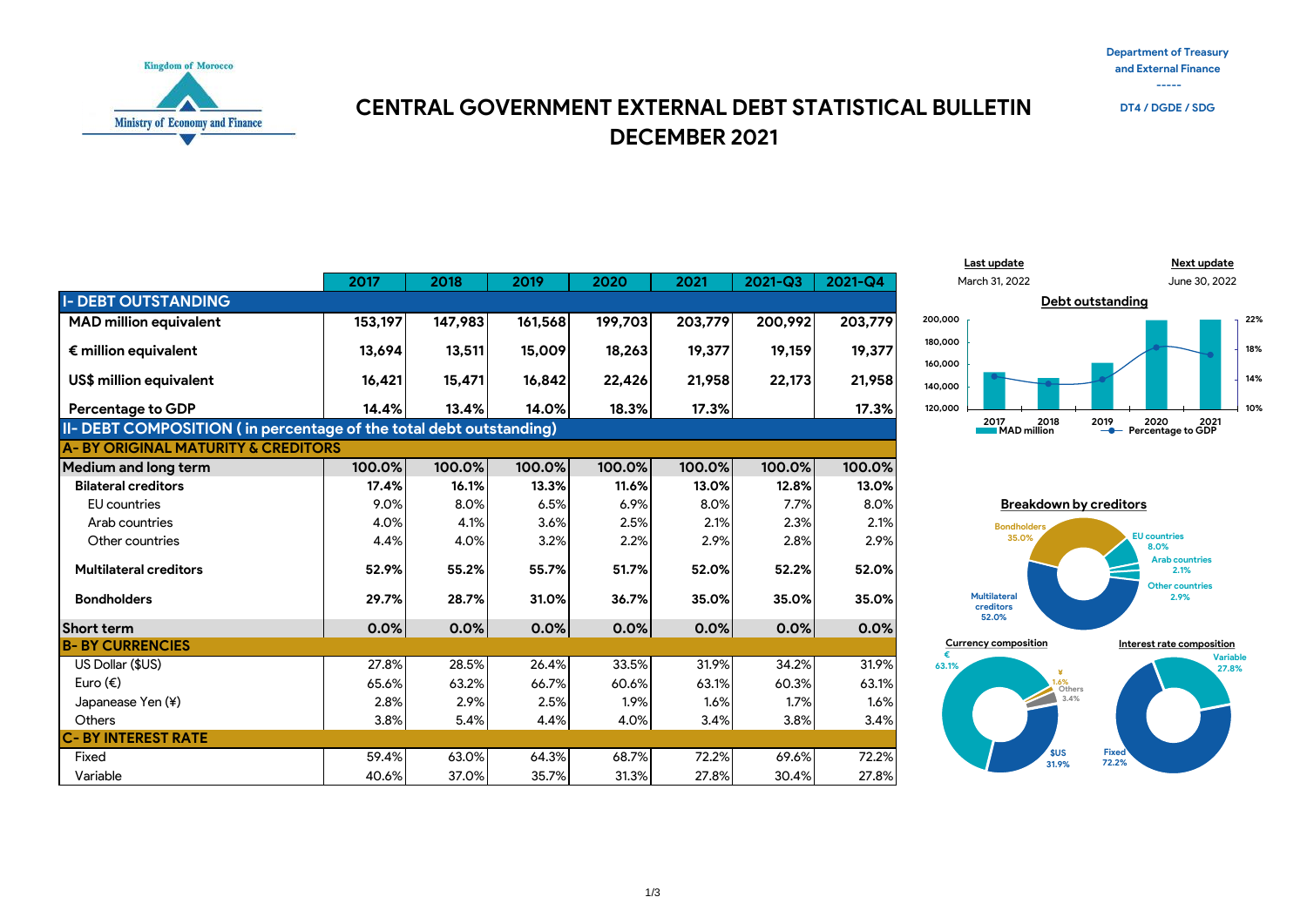**Department of Treasury and External Finance**





**DECEMBER 2021 CENTRAL GOVERNMENT EXTERNAL DEBT STATISTICAL BULLETIN** 

|                                          | 2017   | 2018   | 2019   | 2020   | 2021   | $2021 - Q3$ | 2021-Q4      |
|------------------------------------------|--------|--------|--------|--------|--------|-------------|--------------|
| III- DEBT SERVICE PAYMENTS (MAD million) |        |        |        |        |        |             |              |
| <b>Total debt service payments</b>       | 17,016 | 11,818 | 12,067 | 24,032 | 14,937 | 2,392       | 4,976        |
| US\$ million equivalent                  | 1,743  | 1,256  | 1,255  | 2,529  | 1,661  | 267         | 543          |
| <b>Percent to budget receipts</b>        | 7.4%   | 5.1%   | 4.8%   | 10.5%  | 5.9%   |             |              |
| <b>Principal payments</b>                | 13,243 | 8,085  | 8,226  | 19,921 | 10,240 | 1,803       | 3,465        |
| <b>Bilateral creditors</b>               | 3,387  | 3,350  | 3,041  | 2,695  | 2,540  | 456         | 859          |
| <b>EU</b> countries                      | 2,113  | 2,145  | 1,826  | 1,527  | 1,447  | 303         | 444          |
| Arab countries                           | 262    | 247    | 256    | 555    | 818    | 41          | 369          |
| Other countries                          | 1,012  | 958    | 959    | 613    | 275    | 112         | 46           |
| <b>Multilateral creditors</b>            | 4,399  | 4,735  | 5,070  | 6,167  | 7,700  | 1,347       | 2,606        |
| <b>Bondholders</b>                       | 5,457  | O      | 115    | 11,059 | O      | O           | $\mathbf{o}$ |
| Interest payments                        | 3,773  | 3,733  | 3,841  | 4,111  | 4,697  | 589         | 1,511        |
| <b>Bilateral creditors</b>               | 561    | 601    | 502    | 435    | 478    | 88          | 200          |
| <b>EU</b> countries                      | 339    | 288    | 225    | 207    | 281    | 55          | 131          |
| Arab countries                           | 52     | 185    | 181    | 172    | 144    |             | 65           |
| Other countries                          | 170    | 128    | 96     | 56     | 53     | 28          | 4            |
| <b>Multilateral creditors</b>            | 1,121  | 1,344  | 1,502  | 1,661  | 1,842  | 501         | 262          |
| <b>Bondholders</b>                       | 2,091  | 1,788  | 1,837  | 2,015  | 2,377  | 0           | 1.049        |

| <b>IV-Drawings (MAD million)</b> |        |       |                 |           |              |       |       |
|----------------------------------|--------|-------|-----------------|-----------|--------------|-------|-------|
| <b>Total drawings</b>            | 16.799 | 6.247 | 25.516          | 62,979    | 18.441       | 5.353 | 4,253 |
| <b>Bilateral creditors</b>       | 5,757  | 395   | 726             | 4.754     | 6,425        | 263   | 1,317 |
| EU countries                     | 351    | 348   | 690             | 4.599     | 4.624        | 263   | 1.317 |
| Arab countries                   | 4.695  | 0     | 19              | 135       |              | Ο     | 0     |
| Other countries                  | 711    | 47    | 17 <sub>1</sub> | <b>20</b> | 1.801        | 0     | O     |
| <b>Multilateral creditors</b>    | 11.042 | 5.852 | 14.203          | 20.750    | 12.016       | 5.090 | 2,936 |
| <b>Bondholders</b>               | O      | O     | 10.587          | 37,475    | $\mathsf{o}$ |       |       |



**Principal repayments (in MAD million)**

**2017 2018 2019 2020 2021**



**0 5,000 10,000 15,000 20,000 25,000**